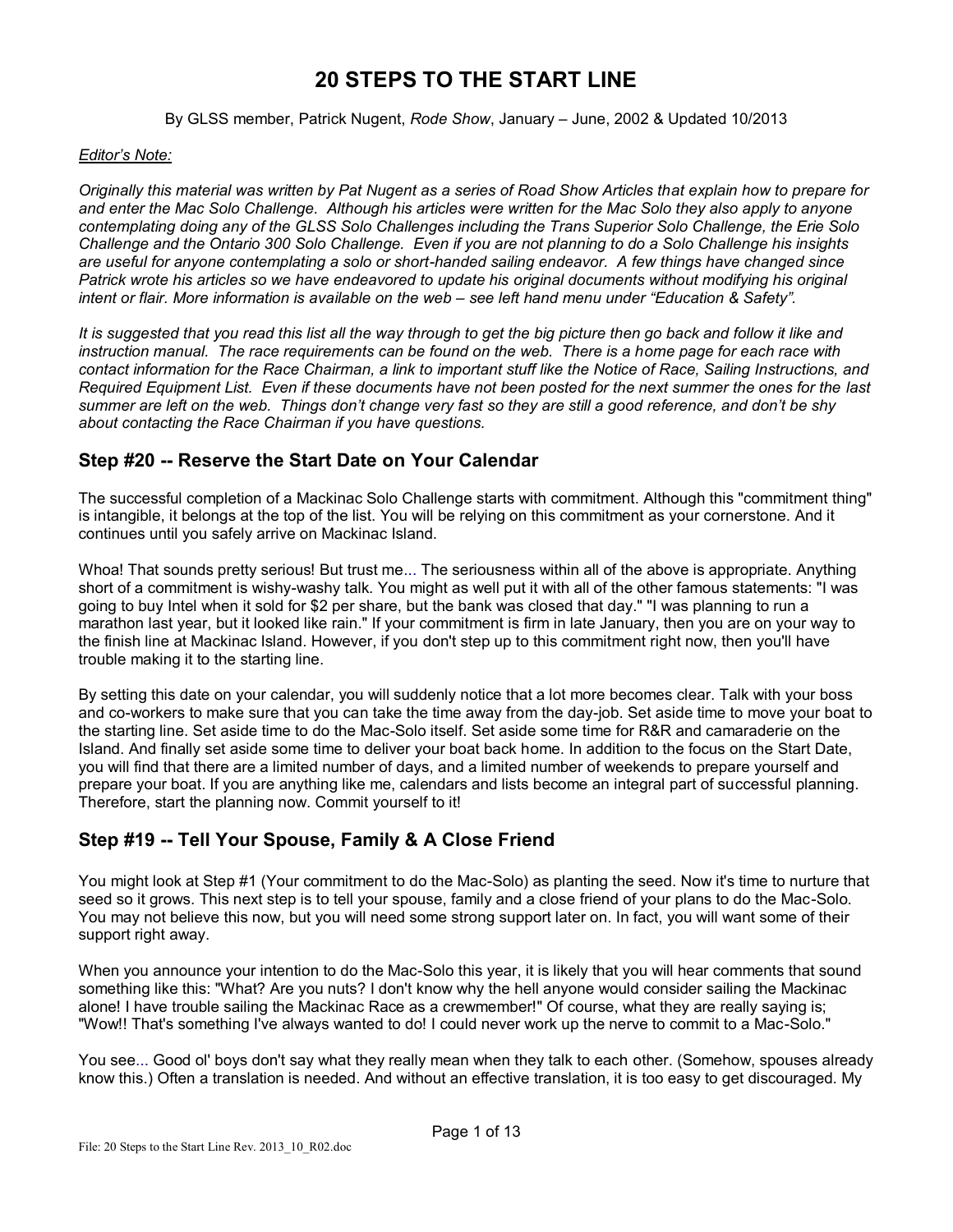experience has been that my spouse, family and a close friend are the most effective translators to keep me on the right track. Without this translation or support, I find that other issues begin to cloud my objective.

Later on, you will be amazed at the different ways that your support group comes through. For example, your teenage daughter will surprise you some day and suggest: "Hey Dad! Can I order pizza and bring a couple of my friends to the boatyard while you are working tonight?" You find out in a hurry that anyone can eat a pizza, but having one of your kids show up with her friends at your boat is the extra "umph" that you need to finish a tough project.

If all of the above sounds so easy that you are inclined to skip this step, let me put it another way: If the people in your life who are important to you decide to oppose you with your commitment to do the Mac-Solo, it will be tough sailing. Ahhhh.... Now it is a little bit clearer, isn't it!!!

### **Step #18 - Get a Medical Check-up**

For quite a few years, I was in a "tough-man" contest with my doctor. I am proud to say that I won the contest every year. The rules were simple: I avoided my doctor. My doctor didn't call me. I saved a lot of money. Poor ol' doc lost by forfeit every year. Man I was tough. My wake-up call arrived when a close friend (that I had not seen in a while) told me that he had survived prostate cancer. I was shocked & amazed. This guy is my age. When I asked him, "How did you survive it?" He told me that he caught it in time through a routine exam. All of a sudden, the rules had changed in my "tough-man" contest. I realized that I was the one chalking up the forfeit every year... I know that everyone has their own story. And everyone has their reasons. But think about this for a minute: One of the most cost-effective gifts you can give to yourself is to get a good lab-work analysis. This is a great starting point. Call your doc and ask to have the lab-work set up, and then follow through with a check-up. When you do the Mac-Solo in June, I can guarantee you that your system will be pushed to its limits. Your sleep will be non-routine. Your eating will be non-routine. You will be physically and mentally exhausted. With all of those guarantees, you'll need some assurance that your "internal factory" is working the way it should. You don't want to find yourself 40-miles offshore to discover that you have some type of chemical imbalance that's ready to "kick in" because everything else is so stressed.

If all of the above sounds like a bunch of baloney and you're ready to say, "Hey Nuge! Stick to solo sailing topics!!" I'll respond by saying, "I am right smack on the rhumb line with this one." Within our GLSS Mission Statement, it says that we are organized "...to encourage the development of suitable techniques, equipment and gear for shorthanded passage under sail..." The most important "piece of equipment" on the boat for a safe solo passage is the skipper. As skipper, it is our responsibility to make sure that we operate and function the way we were designed.

Look out the window. There's still some snow on the ground. You have plenty of time to get this one crossed off your list. If you're still in doubt, and you can't decide if you want to get this check-up or not, get a second opinion from your spouse or significant-other! Then, let me know who wins the tough-man contest!!

### **Step #17 - Review the GLSS Equipment List**

Get a copy of the GLSS Equipment List. You can find it on the web: [GLSS Standard Equipment List](http://www.solosailor.org/pdfs/Std_GLSSRequiredEquip.pdf)  Oddly enough, one of the frequent comments that I hear as a reason for not doing the Mac-Solo is: "I took a look at the equipment list, and I don't have a lot of that stuff." I know exactly what you mean. But let's face it, solo sailing carries a higher level of risk, consequently it is not unreasonable to have a few added layers of protection to help manage that risk. Your initial review of this list may be an instant turn-off because of its apparent financial impact. But... Not so fast... You've got some options here....

The big-ticket item on the equipment list is the life raft. One option to meet this requirement is to pull out your favorite marine equipment catalog and to order a new one right out of the box! This is the most effective but also the most expensive. Another option is to borrow a life raft from a trusted friend who may own it for the crewed Mac Race in July or possibly the Doublehanded Race since the dates of these races do not conflict with each other. This option has its risks since life raft owners may not allow this key safety equipment out of their sight! By keeping tight control, the owner knows that its integrity has not been compromised. You might also consider posting a "Life raft Wanted" note on your yacht club bulletin board. You may be surprised of the results! That's how I got my life raft! In fact, I had two responses. There is a surprising turnover of Mac Racers each year, and those retiring from the race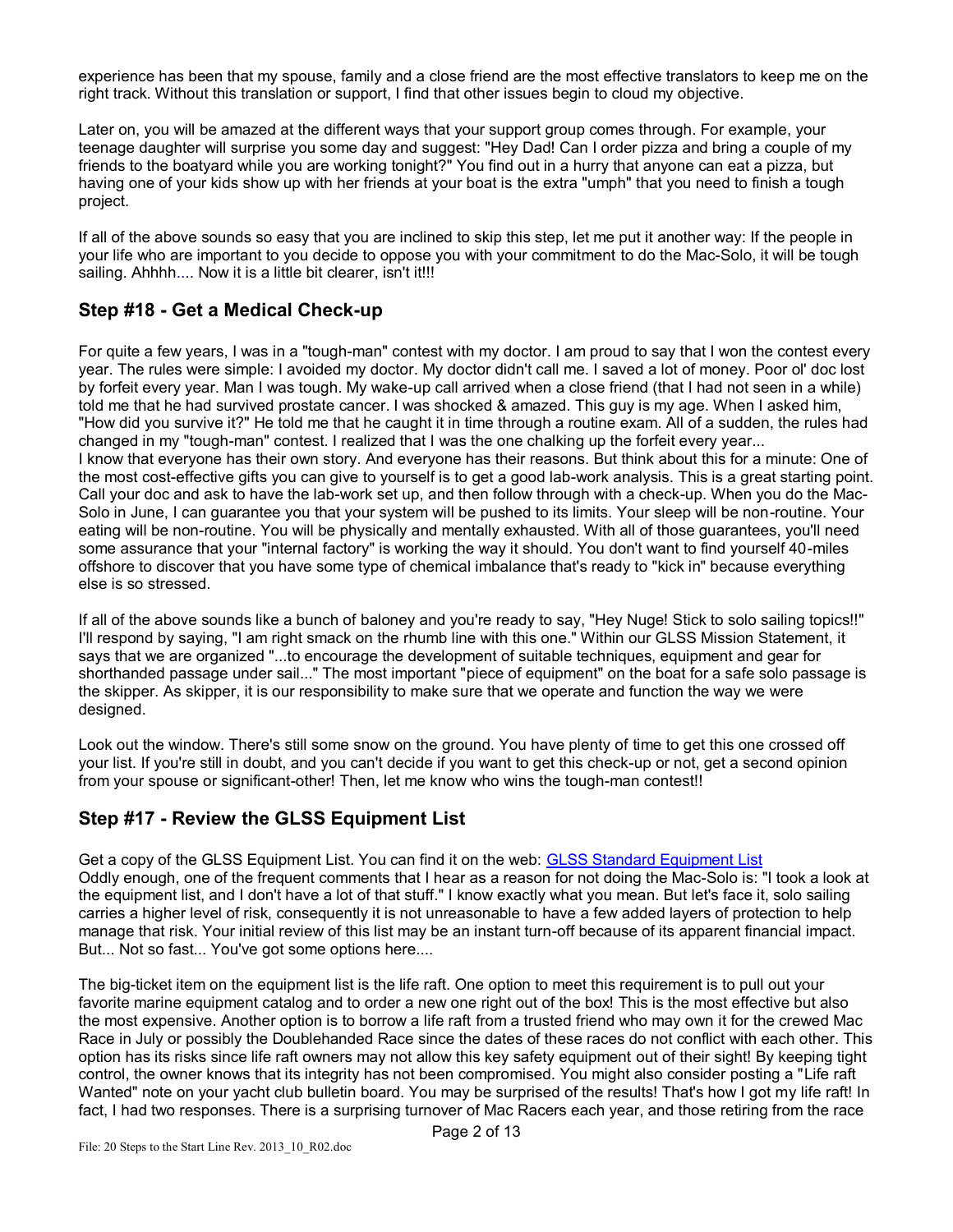are often anxious to "liquidate" their big-ticket items. It is also possible to rent a life raft with up to date inspections. Other GLSS members can help you find a life raft to rent.

If you take the time to go through each line in the equipment list (similar to the above option analysis with the life raft) you will find that the list is very manageable. Hacksaw? You've probably got one. Spare VHF antenna? You've probably got one - a handheld VHF meets this requirement. Spare navigation lights? Borrow from a Mac racer. Extra ground tackle? Borrow from a buddy who doesn't have his boat launched yet. At first glance, the list could look like a monster. My advice is to go through it line-by-line and consider your options for the more difficult items. Yup - it is very manageable.

So... That doesn't seem so difficult now, does it? You're getting pretty good at this equipment list, eh? So... Did you happen to notice what might be missing? How about the man-overboard pole? Fact: It is not on the list AND it is not required. Whoa! Think about that for a minute. That's a sobering thought... Singlehanded sailing has its unique requirements - and a MOB pole is not needed. Give yourself some quality time for studying the GLSS equipment list. It's important.

### **Step #16 - Visit Your Boat! - Make a List**

This step is a good one - but you gotta be careful. If you do it right, it will accelerate your planning and comfort level as you prepare for the Mac-Solo. If you do it WRONG, you'll get brain damage and may not launch your boat until September!

First of all, look at the date. We're still in the middle of winter. It is the last week of February! Therefore, it is important that you don't go beyond the straightforward simplicity of this item. This step does NOT say: "Go to your boat and start working." The only tools that you need are a pencil and paper. And what the heck... Bring a lot of paper!

Take a walk around the hull, and start your list - anything is fair game to be added to the list. Re-paint the boot stripe. Paint the cradle. Fix the ding in the gelcoat. Sand the bottom. Scotch-pad the waterline. Paint the bottom. Install a swim ladder. Wax the hull. Pull seaweed out of the knot meter impeller. (Remember! We're only listing! We're not doing! Don't get distracted from the list.)

Go topside and check out the deck. Continue adding to the list: Apply a fresh coat of Sickens. Repair the leak in the port window seal. Fix the starboard lifeline gate. Buy a new mast boot. Paint the cockpit. Re-attach the GPS antenna. Get rid of the rudder-post squeak! Buy cockpit cushions. Remember... Everything is fair game to be added to the list! We're not prioritizing here.

Go down below and go on with your list. Add a coat of oil to the teak. Repair the depth-sounder. Fix the leaky window. Add more storage space! Check the date on the flares; buy more flares! Buy new dock lines. Change the oil. Take out the trash - it stinks in here! Time to go home! Besides, the list is a mile long!

Now. Find a warm place. Sit in your favorite chair! And start going through your list. If you think that you have to do it all, then you will get brain damage! Take a yellow highlighter and mark the items that MUST be done in order to do the Mac-Solo. Don't confuse MUST be done with SHOULD be done. Example: Depth-sounder repair gets highlighted, but the Sickens project does not. (Sickens is not necessary for a safe solo passage!) Stick to the objective, and I am convinced that you will be amazed how short your "must do" list actually is. In addition, you have put the element of timing in your favor. For example, send in your depth-sounder now so that it is repaired for warm-weather installation later. Wow!! Your list got a lot shorter, didn't it? In fact, you're closer to the Mac-Solo than you thought, aren't you? Cool.

I know what you are thinking: "C'mon, Nuge! Who the hell would make Step #16 on the list to be: 'Make Another List'?? You're anal-retentive!" Saint Kathy sums this up best when she says, "What do you expect? My husband is an engineer."

### **Step #15 - Get a GLSS Mentor**

Whenever a few GLSS members get together, a common question asked is: "Who was your contact for your first solo?" It seems that all of us can name that one individual who took the time to answer our many questions as a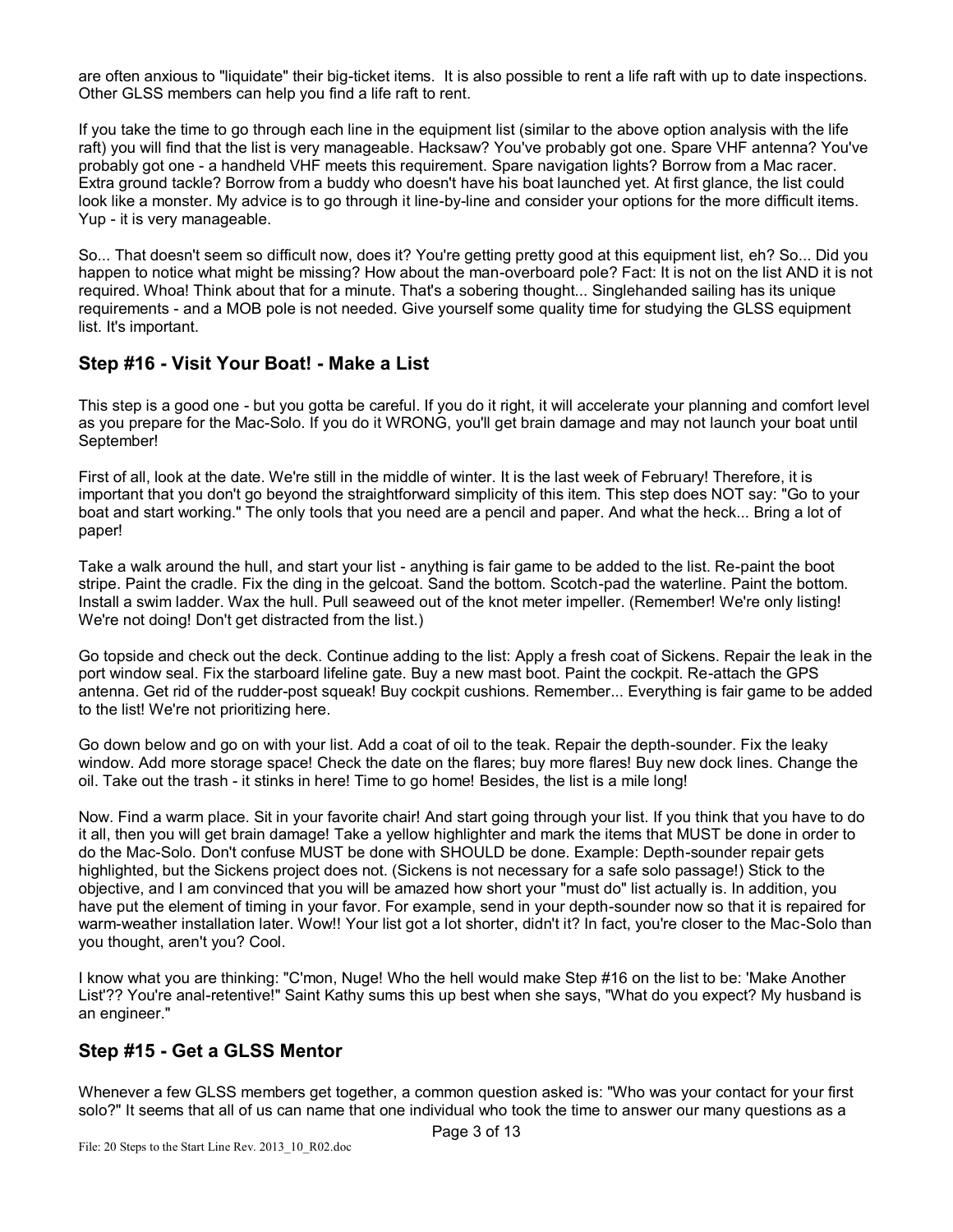first time challenger. At the awards luncheon after the 2001 Mackinac Solo, we formalized that role by recognizing the "mentors" of first time finishers at Mackinac Island.

For years, the GLSS has worked on its mission "...to encourage the development of suitable techniques, equipment and gear for shorthanded passage under sail..." Fortunately, a lot of these solo techniques are documented - the GLSS Required Equipment list is a good example.

However, a lot of solo sailing techniques are not specifically documented. And that's good! Stating a general requirement tends to encourage discussion and creativity. A good example of a "general requirement" is the ditch bag. The GLSS Equipment List specifies that a watertight bag of self-selected survival gear is required. So... Now you ask, "How do I know what to put in my ditch bag?" The answer is, "Talk to a GLSS member (a.k.a. your mentor!)!!" But it is not just the contents of the ditch bag - it is solo sailing techniques in general. Every question is important: What do you eat? How do you sleep? Where do you dock the boat just prior to the start? Why do you have 3 big knots at the end of your spinnaker halyard? Do you fly a spinnaker while solo? How do you jibe? What does the finish line look like at night? What am I forgetting?

Of course, it is not mandatory that you have a mentor. But it is a fast and effective way to get the information that YOU need. You say you don't know a member? Then go to the GLSS Spring Safety Seminar & Open House and pick one! We have several in different locations so check the Calendar on the GLSS web site for dates and locations. (Some members are pretty scary in person, but trust me - your pick will be a good one!) In 1991, Dick Lappin was my contact for all the questions that I had. I can still remember some of the things that I asked Dick. "What time should I plan to leave the dock for a 9:30 start?" "What do you pack in your ditch bag?" "How do you safely dock your boat when you arrive all alone at the Island?" "What does your overboard recovery system look like?"

If you can't get to a safety seminar send us a message using the GLSS "Contact" form on the web. Tell us a little about yourself and your boat, including where your home port is located, and what race you are interested in and we will fix you up with a contact who can answer your questions.

My advice is to put your mentor to work right now! You know that LONG to-do list that you just put together in Step #16? Show it to your mentor. Start shooting the bull with your mentor and get some advice and encouragement so you can decide how to separate the "must do" from the "should do". Besides, it's fun to talk about boat stuff while there's snow on the ground!

### **Step #14 - Evaluate Your Electrical System**

The electrical system on the boat is just like the collection basket at church: "Put it in if you got it. Take it out if you need it." Now...the dangerous outcome from this simple observation may be the number of malted beverages that could be consumed as you try to argue the fine points of this comparison with Father O'Malley!

The reason listed most often for pulling out of the Mac Solo is electrical failure. Therefore, it is worthwhile to spend some time ensuring that your electrical system is performing as designed. If you look at your favorite marine equipment catalog, you will notice some high-end pricey electrical monitors that you could purchase and install. These are expensive but do a great job of assessing your electrical usage and monitoring battery performance. But be careful here. You might be spending the big bucks to hire Arthur Anderson to tell you that your church is bankrupt! You're probably better off to put ol' Arthur on the sidelines, and spend the money on a few card tables so you can have a bake sale. Besides...you'll have more fun.

If you have a battery volt meter and ammeter installed these can help you assess your battery use and performance if they are accurate enough. Alternately go to your favorite Radio-Shack-type store and buy a digital volt-amp meter. (Make sure that it can read volts to the hundredth. And make sure that it can read at least 10 DC amps.) Read the owners manual and be ready to refer to the section that describes parallel for reading volts, and series for reading amps

. Now, go to your boat. Shut off everything in your electrical system and set your new meter to read amps. Then go to your battery and disconnect everything from your negative battery terminal. Connect your meter in series between your negative battery terminal and anything that was connected to it. Your ammeter should read zero (since you previously shut off everything.) If your ammeter doesn't read zero, this means that you've got some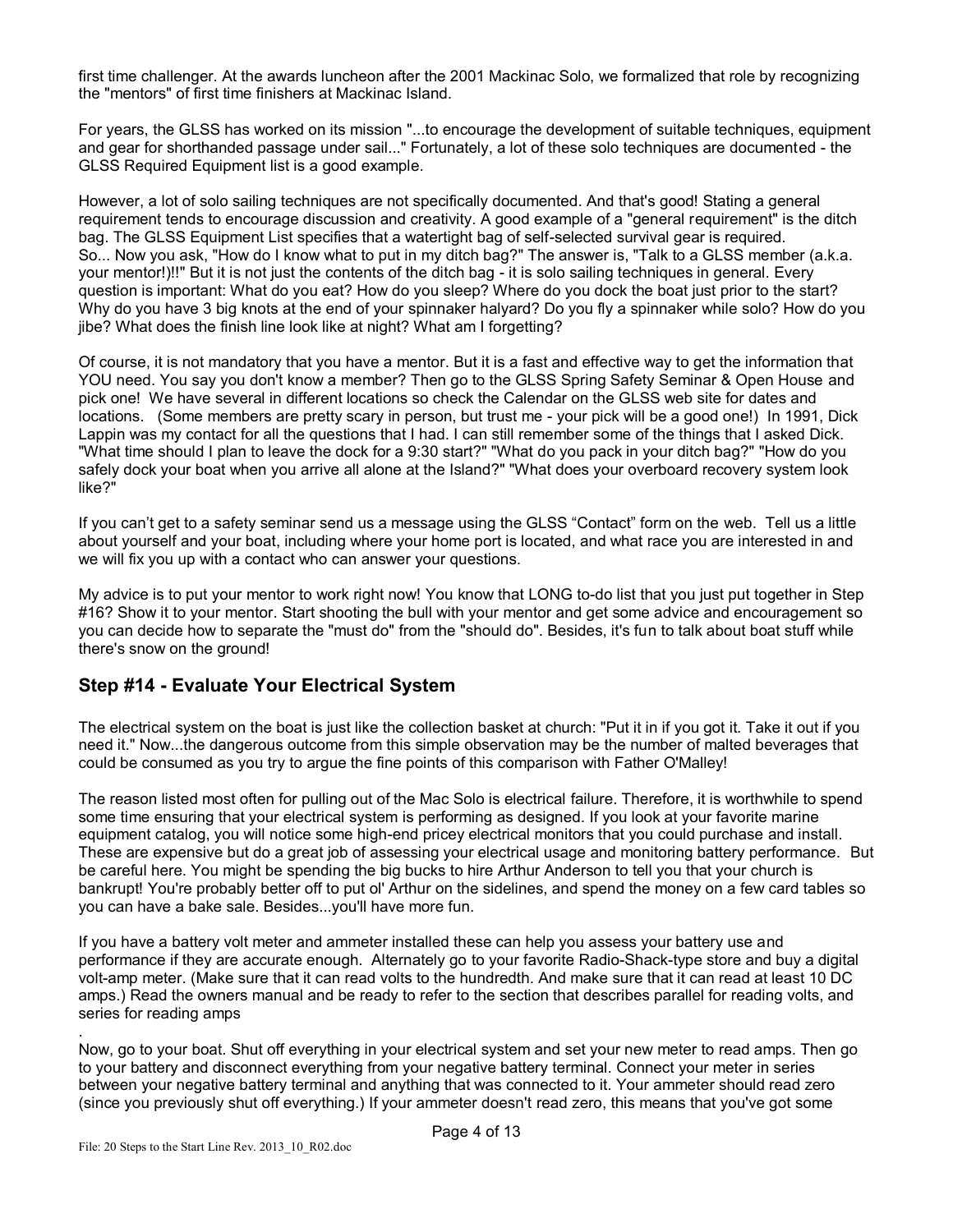sticky fingers in the collection plate! Start disconnecting "stuff" until you find your amp leak. (Ahhh...if Father O'Malley only had it so easy!)

Now let's check out the batteries. (I'll focus on the traditional lead-acid type.) Top-off your battery cells with distilled water. A turkey baster works great for this. Shut off your electrical system, and turn on your battery charger. Bring your batteries to a full charge. Once fully charged, shut off everything and let your battery sit idle for at least 30 minutes. Set your new volt-amp meter to read volts, then read the voltage across your two battery terminals. A fully charged lead-acid battery should read about 12.70 volts.

It's now time to turn "stuff" on and find out what your battery has under the hood. Turn on whatever you plan to use: Speedo, VHF, Wind Instrument, Running Lights, GPS, etc. In addition, turn on a cabin light to simulate the power draw from your autopilot. Let this set-up run for two hours, then shut off everything. Let your battery sit idle for at least 30-minutes before you read the voltage across your two battery terminals. Always read your battery voltage under no-load conditions after 30-minutes idle. (Let's assume for this example that your reading was 12.63 volts.) Aficionados of lead-acid batteries live and die by one big rule: "Use only the top half of your battery capacity." This rule maximizes storage capacity as well as extends years of service. The voltage of a lead-acid battery at halfcapacity is 12.20 volts. (Don't confuse lead-acid with NiCad batteries. It is best to run a NiCad all the way down to maximize storage and extend service life.) Now it's time to buy your favorite 6th grader a Big-Mac in return for the answer to this problem: "If it takes 2 hours to go from 12.70 volts to 12.63 volts, how long will it take to go to 12.20 volts." This answer gives you the number of hours that you can run your chosen electronics before recharging your battery.

So. We've talked about the amps going out. And we've talked about how many amps you can store. But how do you get those dog-gone amps back in? "And that's my big problem, too!" says Father O'Malley! "I've always got trouble filling up the basket!"

Your alternator, in conjunction with your voltage regulator, is the typical method for recharging marine batteries while at sea. If you can, pull your alternator off the boat and take it to your favorite boat-shop or auto parts store. Ask them to bench test it. They'll be able to tell you if your alternator and regulator are running to their specifications. Chances are that they're okay. If you need replacement parts, insist that they are USCG approved. Marine engine compartments are designed to have explosion-proof electronics - auto engines are not. Re-install the alternator on your boat with a new v-belt.

You've got to wait until you're in the water for this part. Get your new voltmeter and prepare to run the reverse scenario as compared with running the battery down. Start with your battery at half-capacity, 12.42 volts. Turn your "stuff" on as before. While at the dock, idle your engine and let your battery charge for one hour. Then shut off everything. Let your battery sit idle for at least 30-minutes before you read the voltage across your two battery terminals. This final volt reading allows you to estimate the charging time required to refill a specific amount of battery capacity (or voltage). Unfortunately, this method will not predict the capacity that you might have if you were to charge for an additional hour. You'll have to run a 2-hour charging test to determine the capacity gained from running that additional hour. Standard voltage regulators put most of the capacity into the battery early in the charging cycle. The charge rate decreases as your battery starts taking on additional capacity. (Check out your favorite marine catalog for options regarding fancy (smart) voltage regulators.)

Sometimes people in their zest to minimize boat weight drain their fuel tank down to the water and dirt in the bottom of the tank. Engines don't run very well on that stuff and when the engine won't start and the battery runs down the autopilot won't work and you will be hand steering the rest of the way to Mac Island. That said be sure you have enough fuel in the tank to run the engine to charge the battery as needed during the race, and some spare to get out of the way of a freighter, as well as getting to the start line and to the dock at the end of the race. Figure out how fast you need to run the engine to charge the battery, usually about half speed, as it will take considerably less fuel than steaming at full throttle.

There you go. After a few adult beverages, both you and Father O'Malley find yourselves with more and more in common: Put it in if you got it. Take it out if you need it. Get rid of Arthur Anderson. Have a bake sale. Find the leaks. "I'm starting to get fired up!" says Father O'Malley. "How can I find out more about this solo sailing stuff?" "It's easy!! Come to the GLSS Spring Safety Seminar and Open House." Check the GLSS website for details.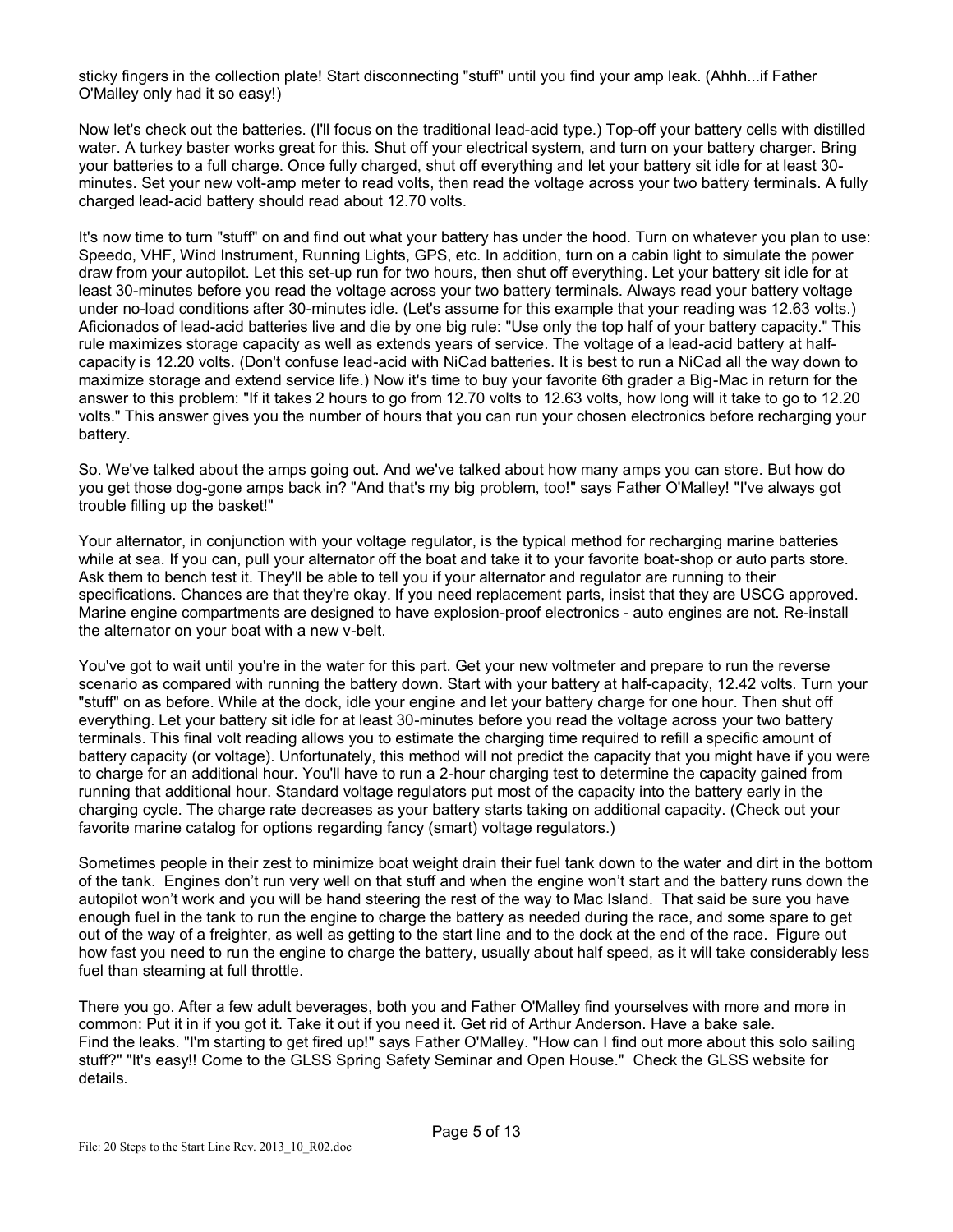# **Step #13 - Evaluate Your Autopilot & Steering System**

The previous step (Step #14) in the countdown for the Mac-Solo stated that the reason listed most often for pulling out of the Mac Solo is electrical failure. Let's second-guess that for a moment. Consider your back-ups in the event of an electrical failure: VHF Radio - use your handheld VHF. Running lights - use your spare running lights. GPS use your handheld GPS or even dead reckon! Cabin lights - use a flashlight. Autopilot - uh-oh, no back-up for the autopilot. (Of course, some autopilots or wind vanes are 100% mechanical and they do not require battery power.) However, the bottom line is the same - if you lose your autopilot, it will be difficult to complete the Mac-Solo.

If you don't have an autopilot you need to get one and install it. I think they rate them for day sailors so be sure you get one rated to handle a boat twice you displacement.

Take the time to inspect your autopilot now. If a portion of your system has electronics that are exposed to the elements in your cockpit, you have some vulnerability here. If you can, open up your electronics enclosure. (Make sure you don't void your warrantee!) Take a close look for water stains or even water damage. If the damage looks significant, send the unit into the manufacturer to ensure its reliability. Inspect the o-ring seal. Make sure that it does not have any imperfections. Clean any staining or crud from the sealing surfaces and from the o-ring itself. Lubricate the o-ring with a thin film of silicone grease, and carefully reassemble.

Inspect your electrical cable. Read your owner's manual to make sure that your power supply cable is the correct size. Ensure that your terminations are firm. Re-do the terminations if necessary. Locate the fuse for your autopilot. (There had better be one!) Make sure that it is the correct amperage by comparing to the owners manual. Go to Radio Shack and buy a couple of spare fuses!

Inspect the linkage between the autopilot and your tiller, wheel or quadrant. Make sure the connection points are still firm. If you have a wheel and your connection is via a drive belt, convince yourself that the belt is as good as new! And what the heck - buy a spare belt.

Disconnect your autopilot, and manually operate your steering system so that the rudder swings to its port & starboard endpoints. It should move easily - especially if you're still in the cradle. If you hear squeaks, that's the indication of the start of problems. Squeaks mean that there is resistance working in your steering system against your autopilot. Get some grease to the squeaky spot! (That's easier said than done!!) If you have a wheel, inspect the entire linkage. Chain & sprocket mechanisms should have a thin film of lubricant. Inspect your drive cable around the quadrant. Ensure there are no burrs in the cable. The cable should be moderately tight.

Have you set up your autopilot according to the instruction manual. Some require you to swing the boat to set up the compass. Do it! Some new ones also have an automated calibration procedure. Be sure to follow that procedure fist or do the manual setup. Then go sailing in different amounts of wind and different points of sail That auto setup procedure you did under power might not work with a 20 kt. breeze on the quarter and following sea. Some settings on some autopilots can be changed while the autopilot is in operation so figure out how to use this and the other features as it may greatly reduce the amount of hand steering necessary to get to the island.

I can tell that I am beginning to ramble! If you are asking, "Gee, Nuge!!! Do you expect me to check everything??" The answer to that one is a clear, "Yes!" You can't afford to have your autopilot quit on the Mac Solo - it's your crew! As any seasoned skipper knows, you've gotta take care of your crew! The last thing that you want is a mutiny on your hands!!

# **Step #12 - Evaluate Your Stay-Dry Clothes**

About 20 years ago, I did my first long-distance race. Man - was I ever nervous! I felt like a Pilgrim leaving Mother-England. I'm sure I drove my skipper nuts with all of my goofy questions. One of my concerns was clothing - what should I pack? My skipper told me to bring two small duffel bags with a complete change of clothes in each one. I packed two sets of blue jeans, flannel shirts, sweatshirts, etc. I felt like Noah packing the arc - two of everything! When I arrived at the boat and my skipper saw my gear, I'm sure he muttered under his breath, "I thought I told him to bring two SMALL duffel bags!"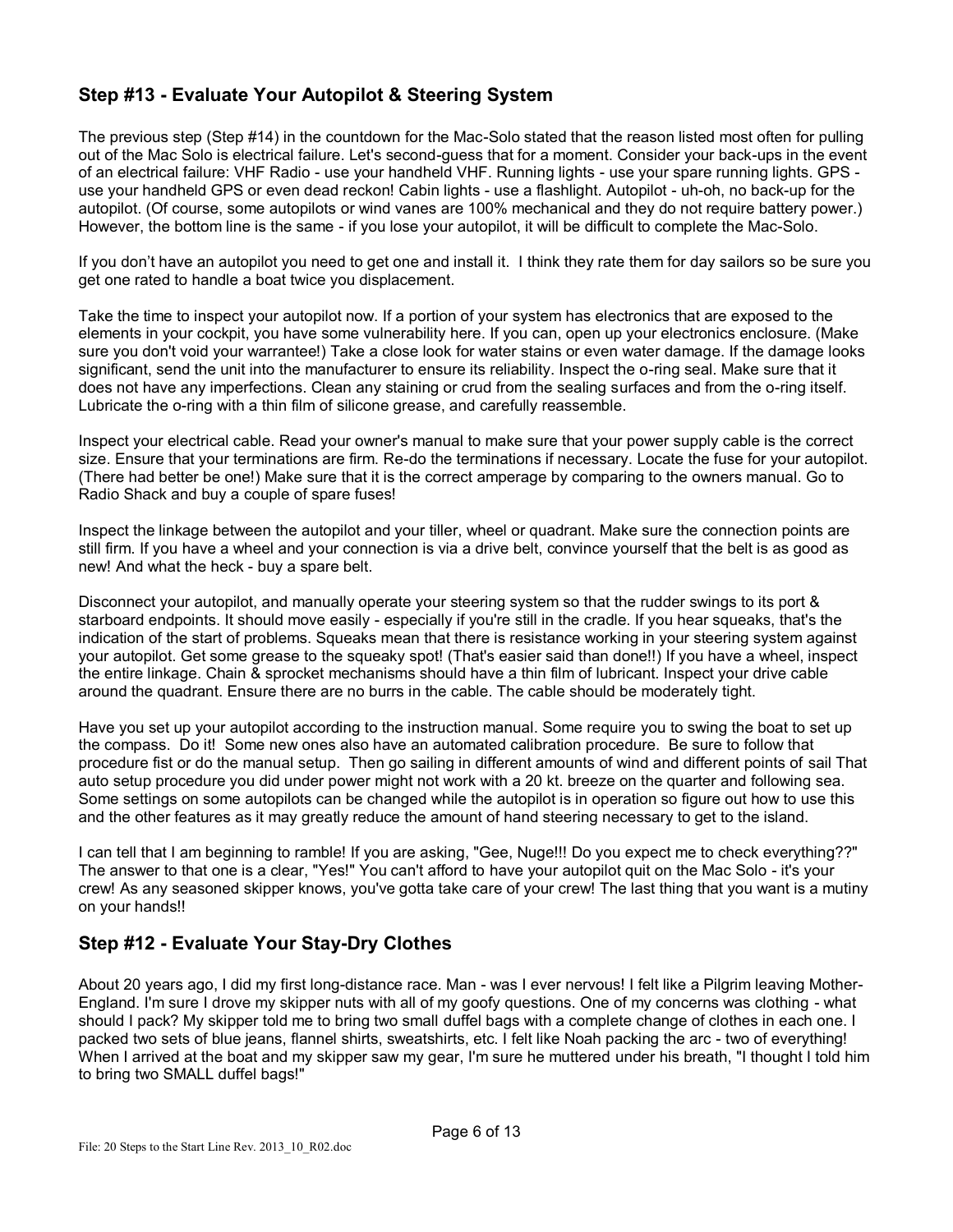During the first six hours of the race, we were on a beat. As luck would have it, one of my duffel bags fell onto the cabin sole. And as more (un)luck would set in, there were enough leaks in the boat so that my duffel bag was now sloshing in water. I was relieved to find that my second duffel of dry clothes was secure and dry.

After some time had passed, darker clouds began to build in the northwest. I put on my foul weather jacket to help as a windbreaker. Before I knew it, we were in a squall. There was so much deck-work that I never took the time to put on my foul weather pants. I was soaked - but that was okay since I knew I had a set of dry clothes down below. Soon after things settled down, I changed out of my "wets" and into my "drys". I was so comfortable that I was ready to sit by the fire with a good book and with one of those flavored coffee things! I was at peace with the world! I had successfully achieved my first day at sea.

The next day appeared to be an identical repeat of the first day. No problem-o for me! I was "Sail-bad the Sinner"!! However, when the first few rain drops appeared, the skipper said, "Hey Nuge, didn't you mention that you're wearing your only dry clothes?" When I responded, "Yes", my skipper suggested, "If I were you, I would put the wet clothes back on until we're through this squall." I was ready to melt.

I took the skipper's advice and saved my dry clothes in a secure place, and I put my wet clothes back on. With blinding clarity, I could easily understand why babies cried with a wet diaper. I was miserable. I sat on the high side in despair as I shivered and wished, "Can't someone invent something to prevent this miserable fate?" Well, "who'd a thunk" that my wish would be granted?!!! Fleece! Fleece! Fleece! Most kids ask their parents, "Dad, what did they do before they invented computers?" My kids ask me: "Dad, what did they do before they invented fleece?" Today I own fleece pants, fleece shirts, fleece vests, fleece hats - and yes&ldots;fleece (capilene) underwear!! And I only have to pack one duffel bag. Fleece is this magic fabric that wicks moisture from the warm side (your body) to the cold side. Finally! They found a way to keep you dry when you're wet! If someone didn't receive the Nobel Prize for this, they should!!!

So. You say, "Hey Nuge! How can I find out more about this fleece stuff?" It's easy, mates! Come to the GLSS Spring Safety Seminar. And what if you can't make it to the Safety Seminar?? Send Michael a note at [mdclow@warmgear.com](mailto:mdclow@warmgear.com) and ask for the true scoop or check out TheYachtsman.com. Michael has a super e-mail forum. Michael knows more about "warmgear" than my kids know about computers!! Send him a note!

### **Step #11 - Study Your GPS Manual, Review Charts, Enter WP's**

Back in the olden days when Loran's were seen to be a frivolous luxury on a pleasure boat, dead reckoning was the mode of operation. Consequently, skippers knew their charts & plotting tools as a second language. We shared "tricks" to help us remember the important stuff like, "Can dead men vote twice?" That was the mnemonic to help us remember C-D-M-V-T or compass, deviation, magnetic, variation, true. If that still sounds Greek, that helped us translate from the actual compass reading at the helm to the true reading on the chart. And... All of this to give us our latitude and longitude within a half mile or so!

The electronic age entered yachting with the speed of a Great Lakes thunderstorm! The Loran entered the scene only to be replaced more quickly by the GPS. Today you can buy a GPS with electronic charts included for less money than you can buy a set of (paper) charts. At first glance the GPS is a piece-of-cake right out of the box! Connect two wires to the battery. Put up the antenna. And turn it on! Bingo - you've got your latitude and longitude to three decimal places and within 10-feet of accuracy! It's no wonder that dead reckoning has become a lost art! Although dead reckoning was a lot of work for a rough estimation of position, the process gathered a ton of auxiliary information. For example, we jotted notes which read something like, "Expect 25-feet of water on this heading in about 90-minutes." This so-called auxiliary information warned us of upcoming shallow water as well as provided us with a confirmation of our dead-reckon position. A seasoned skipper would translate the bottom line of this entire process to: "If you know where you are, you can't run aground."

With a leap of faith, we could take that last statement and assume that we will never run aground since we have a GPS onboard to tell us exactly where we are to three decimal places! WRONG! I can remember hearing a VHF conversation between a skipper and the Coast Guard. He claimed that his GPS was giving bad readings, he was aground and needed assistance. The Coast Guard asked what the "bad readings" were on the GPS. I copied those reading and looked at the chart. His so-called "bad readings" put him in 2-feet of water surrounded by rocks. Chances are that he knew exactly where he was via the GPS, but had no idea where he was on the chart!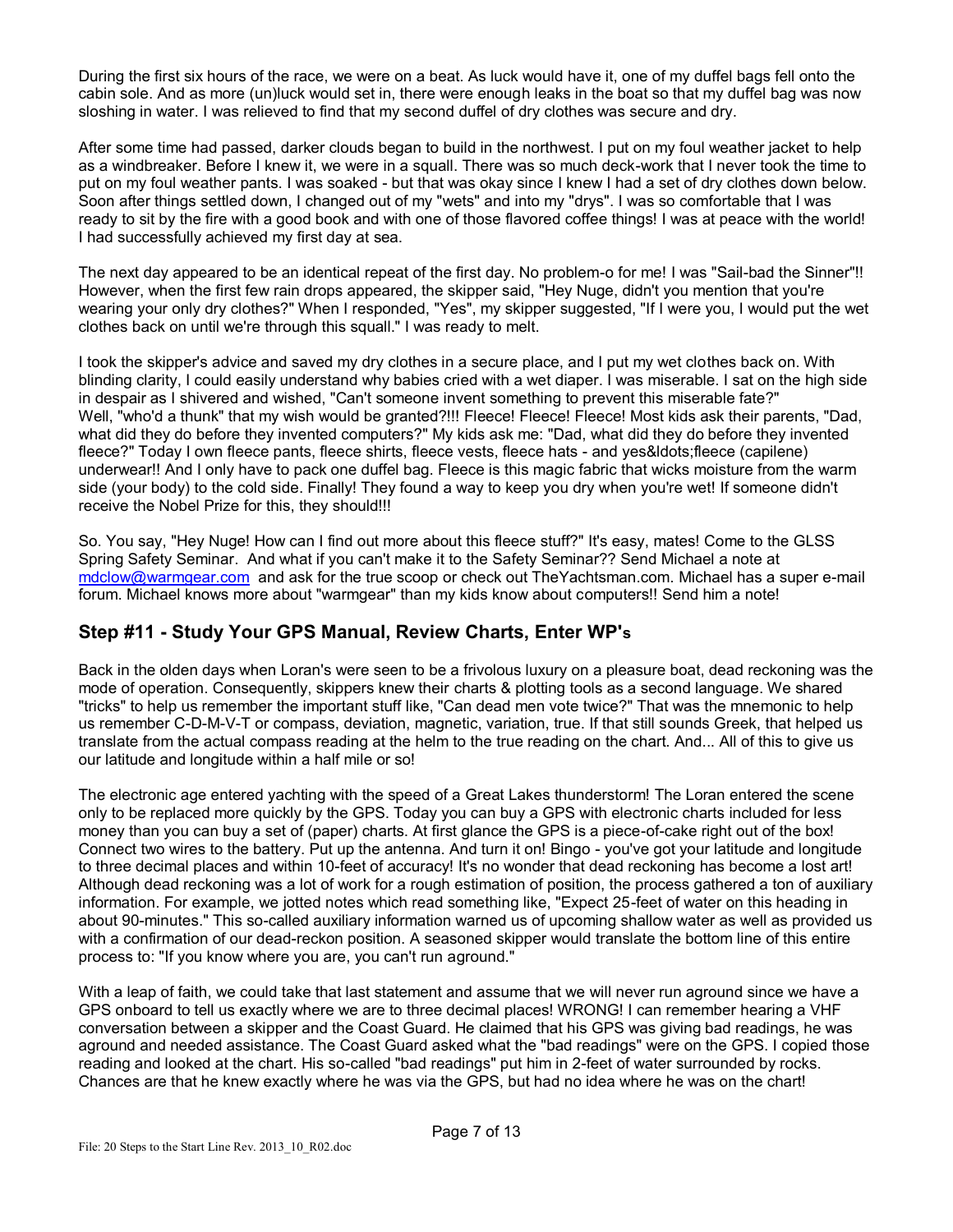Take some time to read your GPS manual - from cover to cover. Read it like a textbook that you will be tested on. Plan to get 100% on your test. You can put your GPS to work for you, but you have to understand what it can do first. For example, assume that you will be tacking through Gray's Reef - why not set up a cross-track alarm that would automatically mark the safe boundary of your tacking limits? Enter various waypoints in your GPS all the way up the lake. Enter WP's for the things you want to avoid as well as WP's for your intended path. Enter a seemingly "innocent" un-lit can. During the night (or in fog) a quick verification with your GPS can tell you that this can is a quarter-mile to starboard - or a quarter-mile dead ahead! Put a notation on your chart for the points that you have transferred into the GPS.

Even if you work hard to load all possible Mac-Solo waypoints into your GPS, I can guarantee you that you'll still be doing some "button pushing" sometime during the Challenge. However, you can work NOW to guarantee yourself that you won't have to read the GPS manual during the Mac-Solo! There's a wealth of information in your electronics. Plan to use this for your own safety!

One more loose end to wrap up... If the mnemonic "Can Dead Men Vote Twice?" is used to translate from the actual compass reading at the helm to the true reading on the chart, then it begs the answer to: "What is the mnemonic to go from the chart back to the helm?" We'll find out how many old salts we've got out there!!! And what is this all about? The compass reads magnetic readings which here in the Great Lakes are several degrees greater than the true course readings on the chart. Be sure you understand how to make this conversion.

### **Step #10 - Develop Your Overboard & Recovery System**

This item within the "TOP-20 Countdown to the Mac Solo" is one of the most important. One of our GLSS rules states that we must be able to demonstrate a re-boarding system for the solo. It's a pretty general requirement for a very important task. It is appropriate that the rule is in general terms since each boat has its unique characteristics. The re-boarding system will likely vary from boat to boat. However, it is worthwhile to share what we do!

Too many times we hear about boating accidents that result in the loss of life. Investigations list issues that contributed to the disaster. And often, as a sideline to the investigation, there is a phrase that says,"...the boat was towed ashore..." Or to put it another way, most of the time, the boat survives the incident.

At the front end of the preparation for the Mac Solo, we work hard to ensure that the autopilot is tuned to the boat to keep it sailing while we do other things. A well-tuned autopilot will continue on its course even if we fall off the boat that's a scary thought. It's important to develop a foolproof technique to stay with the boat during a disaster.

If we could pick the time and place to fall off the boat, it sure would be a lot easier. Why not pick a Sunday afternoon, temperature 87-degrees, sunny, and not a wisp of wind. And what the heck, why not have the shampoo fall in the water just moments before! Unfortunately, you'll probably have more luck at the casino! Plan for the worst. Assume the wind is blowing 20-25 out of the northeast. It's raining, dark, and you have fallen off the high side of the boat - at the bow.

The first key to my overboard recovery system is my tether. GLSS rules say that it must always be connected while outside of the cabin. However, it is important to think beyond the tether. If I were to fall off the boat, my plan would be to get to the back of the boat and climb up the swim ladder. But that is easier said than done if I were to fall off the high side at the bow. There are two issues: The tether itself is not long enough to get to the stern and the tether needs a way to get past the shrouds and stanchions.

I use the following steps to set up my system:

- 1. Run jack lines down the port & starboard deck.
- 2. Run a second jack line from the bow to stern along the OUTSIDE of the boat.
- 3. Carry an extra tether at all times.
- 4. Carry a knife at all times.
- 5. Drag a line from the swim ladder.

Now... Assume the worst, and you will have to use all of the above: Clip onto your deck jack line with your primary tether. Walk up to the bow on the high side. While you are up there, a rogue wave hits and you are in the water. Since you fell off on the high side, there is no way that you could reach the rail to pull yourself up. And since you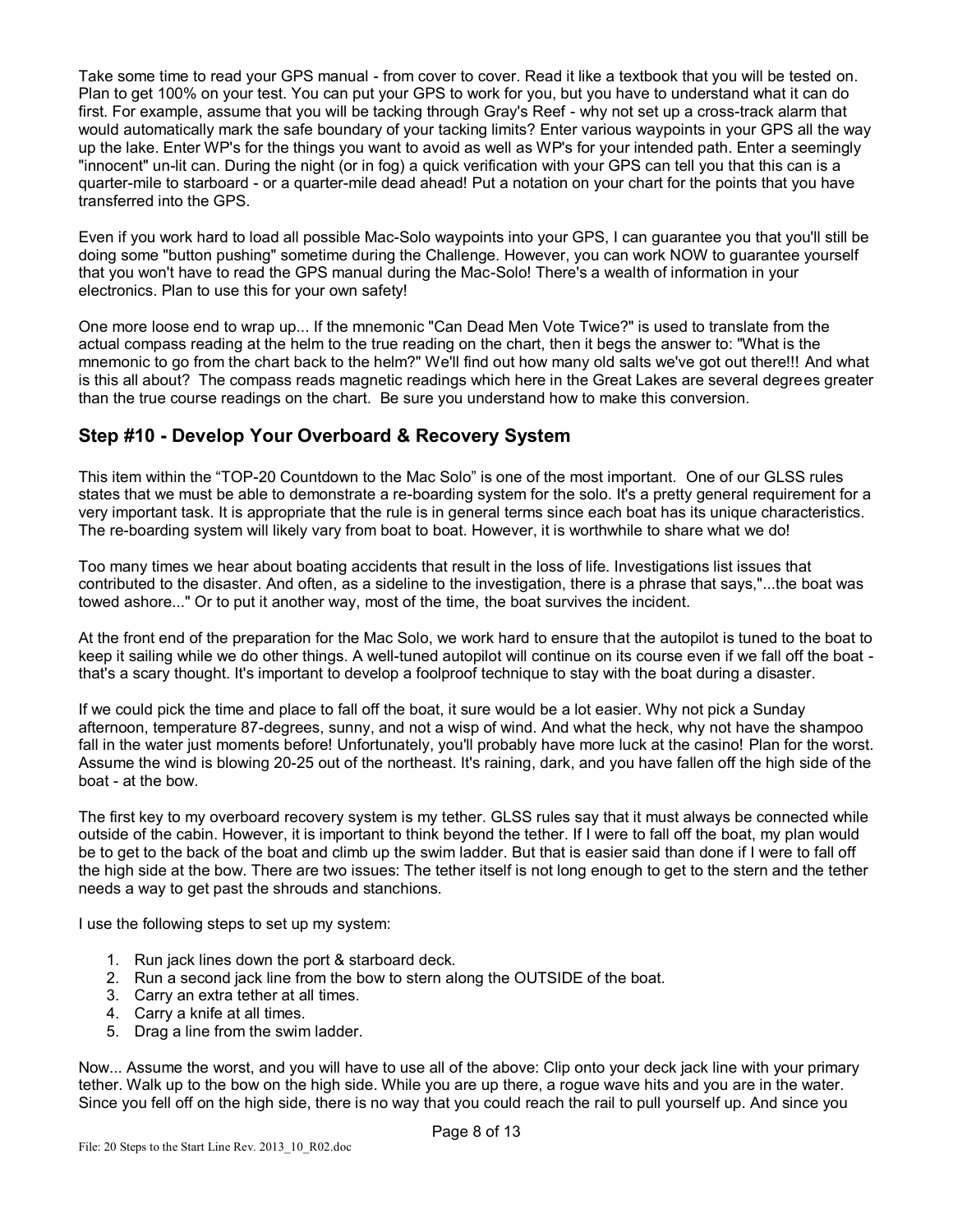are on the bow, your lanyard cannot slide on the deck jack line past the stays or the stanchions. Grab your secondary tether and clip it onto your second jack line that is hanging along the outside of the boat. Grab your knife and cut your primary tether. Then slide freely back to the transom. Pull the line connected to your ladder to pull your stern ladder down. Climb up the ladder. Clean the crap out of your pants.

I wear a SOSpenders that has a harness included. I connect my extra tether to the harness, then stow the tail of that secondary tether inside the SOSpenders. I also stow a knife in my SOSpenders (as well as my personal strobe). Now... Fortunately, I have never had to use this system. And... I don't know of anyone else in the Society who has. However, I feel that I am prepared for that worst-case situation.

This is only one system. It is the one that I use. My suggestion is to look at your boat and ensure that you have an overboard and recovery system that is foolproof for you. Develop your system that you will want to work perfectly and hopefully you will never use it.

### **Step #9 - Set Aside a Weekend to Complete Your 100-Mile Solo**

"Money Can't Buy You Love" I think the Beatles sang that back when I was a Boy Scout. Well today, money can't buy you a finish in the Mac-Solo either.

When you look at the itemized list of requirements to enter the solo, a lot of them are easy ones that you can click off the list: Copy of insurance, Life raft certificate, Cash. However, for a first time applicant, the big ticket item remains: You must submit documentation that supports your qualifications. All entrants must document that they have completed a 100-mile/24-hour solo passage. Remember you must travel both 100 miles and spend 24 hours sailing; doing just one won't get you a ticket to the Solo challenge. So... Let's bite the bullet and go do it! Nike!! Go do it!!

First of all, you've got to set your date. How about Memorial Day weekend? Here's why I would pick that weekend... Take a look at Saturday, Sunday and Monday. Here you've got a 3-day window to select your 24-hour period. The entire objective is in your favor, because you get to select the starting time. Watch the Weather Channel and pick your window of opportunity. Without knowing what's in store, I would plan to leave the dock at 5:00 a.m. If it happens to be in the middle of a wet & soggy nor'easter, then you always have the opportunity to delay it a day (or two).

Make your solo a good practice run. Get all of the required equipment on board. Ensure that your overboard recovery system is in place. Pack some good food on board -- your favorite cheese, a chocolate bar, cold pizza(?) - - hey, it's up to you! Make it fun! And bring a pencil and paper. The GLSS wants to see a copy of your log after you do your qualifying solo.

So... Here's the bottom-line. Go for YOUR sail that gets YOU ready. If it's your qualifier, go do it and HAVE FUN! If you're already qualified, go do it and HAVE FUN!! Arrange your calendar. Get some time off. Go sailing on Memorial Day weekend. Like the Beatles say, "Good Day, Sunshine." Ya-hoo! Can't wait! Go be the walrus!

#### **Be sure to read the requirements for completing your 100 mile / 24 hour sail on the web.**

### **Step #8 - Play Some "What-If" Games**

Every once in a while, someone will ask me: "How do I rig my boat for singlehanded sailing?" For the most part, my answer to this question is: "You're probably rigged okay - the most important thing that you can do is to anticipate the unexpected."

That response often frustrates the person who asks me the opening question! I think they're usually looking for the special gizmo line that is connected to the mainsheet, rudder and spinnaker pole. It's used to launch the chute in perfect unison with a mark rounding. There ain't no such thing!!

The most effective (and safe) way to sail shorthanded is to prepare for the unexpected. Therefore, let's pick a couple of situations. And we may as well assume that it is night-time, blowing from the northeast at about 20 knots and we're beating to weather. (Sound familiar?) "WHAT IF the clew blows out on the main sail?" The good news is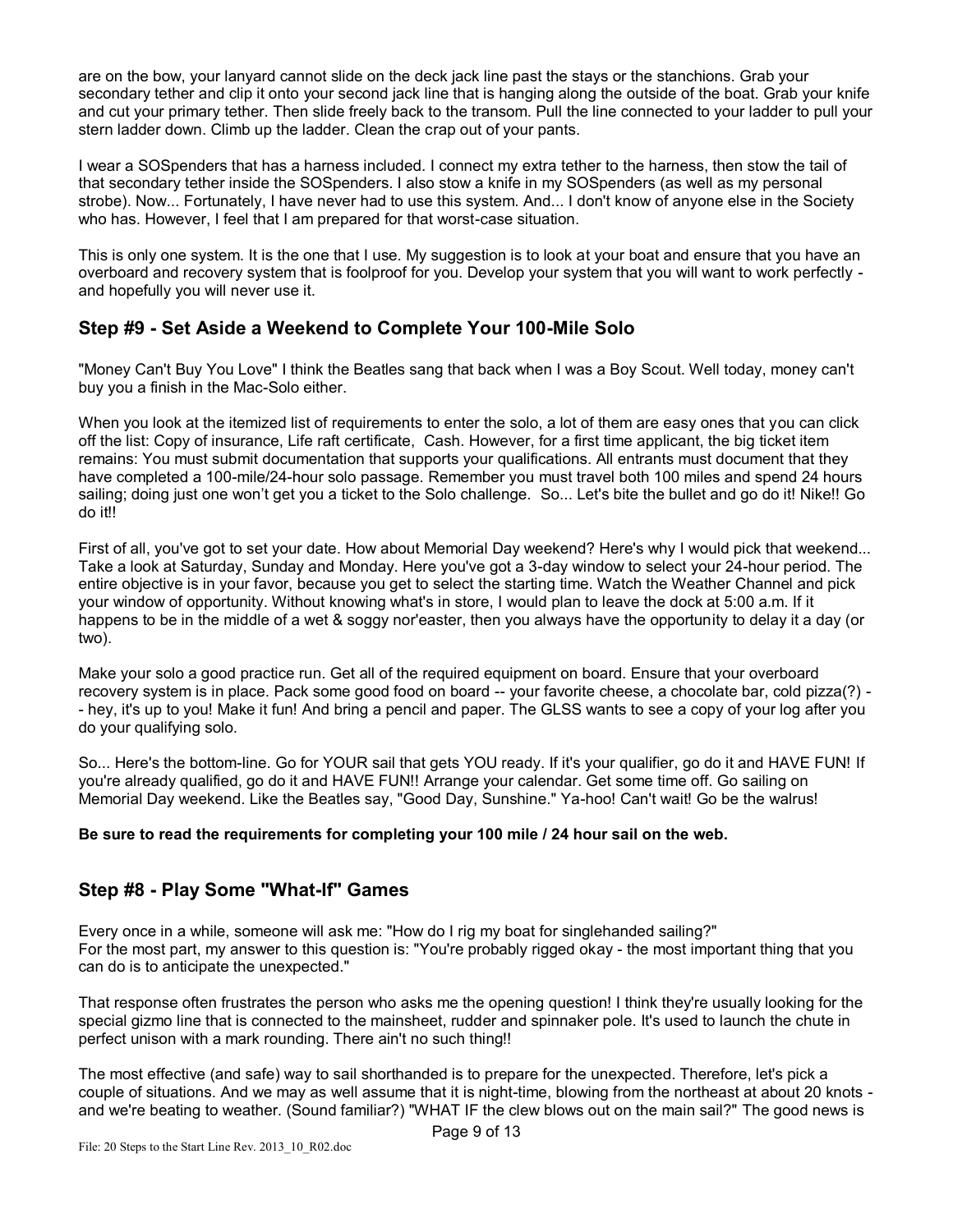that you won't need an alarm to tell you that this has happened. The bad news is that you won't have a quick way to stop the noise! Therefore, this would be a good time to quickly convince yourself that noise does not necessarily mean that your personal safety is at risk. Your first task should be to give your autopilot some attention. Since your

sail trim has changed, you'll want to make sure that you are still on a controlled course into the wind. You'll want to be as tight to the wind as possible to keep the flogging mainsail close to the centerline of your cockpit.

Now you can select from among several options. Can you put in a reef? That would enable you to stop the noise & flogging and you would be getting some power out of your main. If you can't reef, can you let the sail down part of the way in order to identify and/or fix the problem. If none of the above works your next alternative might be to drop the main into the cabin where you could consider additional options without the complicating factors of the noise, flogging and darkness.

Let's try a similar situation: "WHAT IF the clew blows out on the headsail?" This situation sure does look familiar to the one above! Therefore, some of the same steps still apply. First and foremost, assess your personal safety. Give your autopilot some attention and bring your boat tight on the wind. At first glance, you may think: "Just like the main! But reefing the headsail will be easy - I'll just roll that sucker in!! I'll get rid of the noise then plan my next steps!"

But don't go there mates! Your roller furling SYSTEM is shot. Don't forget that your sheets and clew are a part of your roller furling system! If you roll your headsail without sheets, you'll be committing yourself to no more options. You'll finally end up with a partially rolled headsail that continues to un-roll with every pitch and yaw. You'll wonder why you rolled the sail so quickly since your next problem is now, "How do I un-roll and drop the sail?" Bottom line: If you loose the clew on your headsail, drop the sail to the deck - THEN consider your options.

The "What-If Games" can be a productive thought process to get ready for the Mackinac Solo. But let's not go overboard (err.. no pun intended!) with this. Too much of the "What-If's": will send you to the loony bin!! If you make the first step of your "What-If" scenario to check-out your personal safety, you'll be surprised how the other steps fall in place - just don't box yourself into a point where you have given yourself no more options. That's a fast ticket to the loony bin!

So. Consider the above... Neither one of the two situations had the quick & easy rigging solution for singlehanded sailing. Nevertheless, I am always pressed to give an answer: "How do I rig my boat for singlehanded sailing?" I finally found the answer... Make sure your SYNAPSE is fully rigged and in perfect working order. Both ends attached. No rust or corrosion. Ready at a moment's notice. Don't leave shore without it. Synapse. Look that one up in your Funk & Wagnalls.

### **Step #7 - Get a Burger & Beer with Your Mentor**

Hey! It's time to find your GLSS mentor! Put him (or her!) to work! Tell your mentor that you're ready to go, but you just want to go over a few things...

It would be worthwhile to "shoot the bull" regarding your overboard & recovery system. Explain your plan, and ask your mentor what he thinks. You may even want to make a trip to your boat to check out some details. Review your Equipment Checklist with your mentor. Have you got all those flares?!! What about the charts? How about the life raft - did you get one lined up?

Ask your mentor how he gets sleep during the Mac-Solo. If he tells you that he stays awake for three days, he lies!!! Get the details of the sleep. What works? What doesn't work? How about the food?

Challenge your mentor with some "What If Games"! What would you do if...? You'll find out how well your mentor has thought things out (or not)!!! And finally, ask your mentor, "Hey Bub! What about you? Have you sent in your Mac-Solo application yet?" Hopefully the roles won't reverse where you will have to begin coaching your mentor to get to the starting line.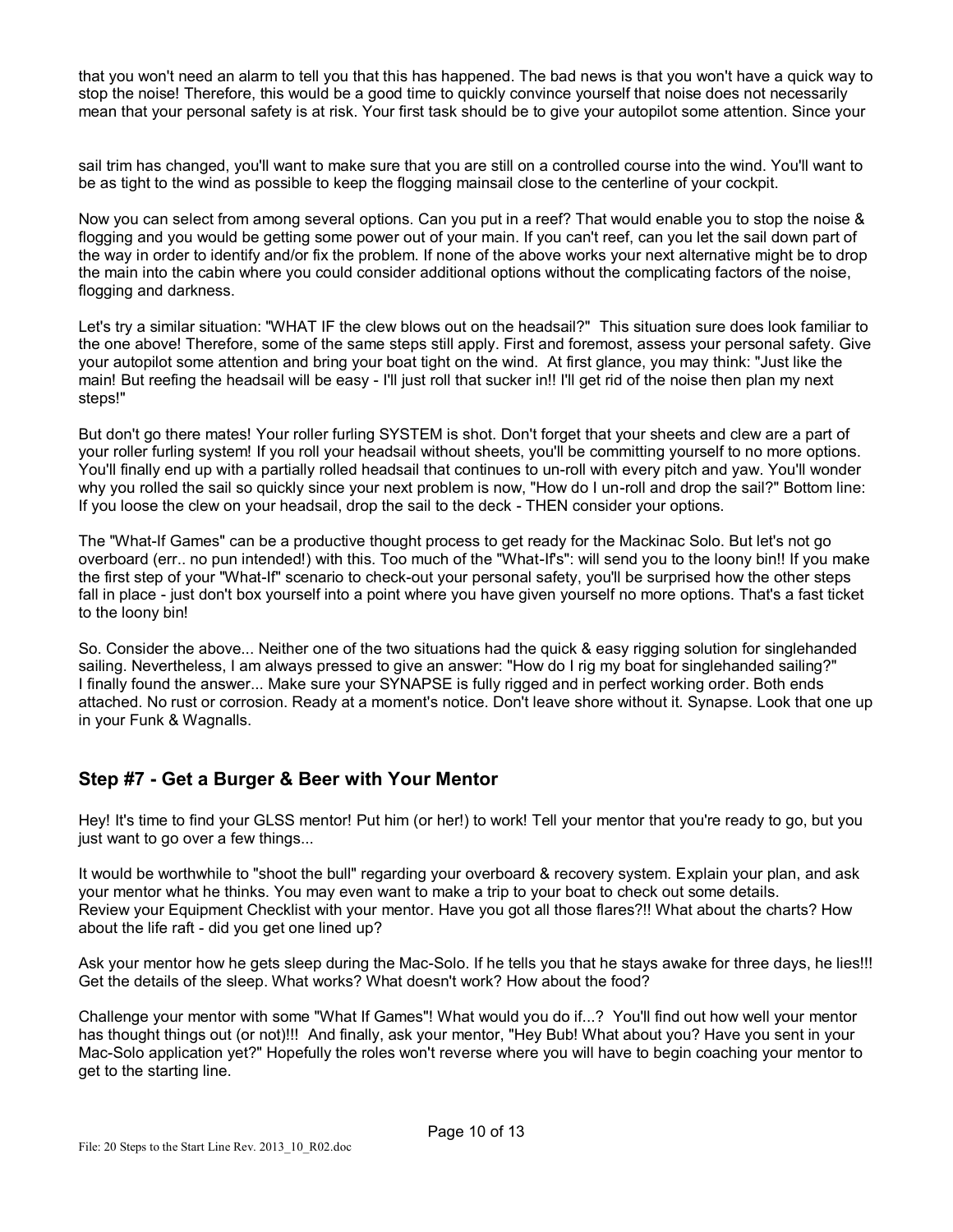So now that you've had a good lunch and discussed the essentials of sailing solo, it's time to do one more thing. It's the rule. Slide that check across the table and make sure your mentor picks up the tab for the burger & beer!

# **Step #6 - Send in Your Race Application**

Okay folks! It's time to do it!! Send it your race application! Step #6 means that it's only a few more weeks to the Mac-Solo. And, it's only a few more days to the application deadline. What the heck!! Fill out your application and send it in today.

When we receive your Race Application, it really helps us get to organized for the start. We've got medallions, flags and T-shirts that must be put on order. With each of those three things, we can keep YOUR costs down by ordering the correct amount. If our order is short, we end up paying an extra set-up fee to make up the shortfall. If we order too much, we've got extra \$\$ out the door without the income to cover it.

So... Here's how you can help! Please send a quick reply to the race chairman and let him know of your Mac-Solo plans. Any response is acceptable! Give him a "yes," "no," or "maybe," and we'll still have something to work with. And here's and important one: If you send your application in after the due date, it will cost you some extra bucks for a late fee. The extra bucks is a lot of money, and we don't want it! Send in the application and you get to keep the extra bucks and reduce the stress on the Race Chairman!!

# **Step # 5 - Go through Your Safety Checklist -- Get it on Board**

In many respects, this item in the countdown to the Mac-Solo may appear to be mindless. It is that task of packing stuff on your boat that you hope you never use! Life raft - ya gotta have it, but I hope you never use it. Same with flares. The same with many items on the GLSS Safety Checklist. Refer to the GLSS Standard Required Equipment List at: [http://www.solosailors.org/pdfs/Std\\_GLSSRequiredEquip.pdf.](http://www.solosailors.org/pdfs/Std_GLSSRequiredEquip.pdf)

It may appear that some items appear to be so trivial that you'll convince yourself that you can do it the night before the start. Don't put it off to the last minute! You don't want to be looking for a 'Signal Mirror' at 9:00 PM on the day before the race! Look for your mirror now, and put it on board. Get your flares organized now. Go buy them. Or you can beg, borrow (or steal!) the extra flares from a Doublehanded buddy or from a big-Mac racer. Hacksaw, spare VHF antenna or hand-held VHF, personal strobe, radar reflector, first-aid kit and a bucket with a 6-foot lanyard - get 'em on board now.

There are some things that you will want to do the night before the Mac-Solo. You probably won't want to rig your jack-lines & tether right now. But put that stuff in a box to ensure yourself that you won't be looking for it at the last minute. Reserve a spot on your boat for your safety stuff. Keep your last-minute to-do list to a minimum.

Well it isn't exactly safety but heat, light wind and bugs are a terrible mix. Consider equipping your hatches with screens to keep the bugs out. Buy a couple of good fly swatters. When you are becalmed and going nowhere it is great sport to swat the flies and other bugs. You may not kill very many but it sure makes you feel better!

### **Step # 4 - Go For a Solo Sail**

Wow! Here's where the rubber hits the road (or the sheets hit the wind!)!!! Only four weeks to go, and it's time to practice. For those who are first-time entrants, schedule a block of time during this upcoming holiday weekend to get your qualifying solo under your belt. And if you are a seasoned veteran, for Pete's sake, go sailing this weekend!

Here are a couple of things you can check out when you're sailing. Do you have all the "stuff" on the boat? How about that snatch-block that had to be re-built last winter - is that back on board? How does the rig look? Is there too much slack on the leeward shrouds? Did the spinnaker get packed the last time you used it - or is it just stuffed in the turtle? If I ask you any more questions, we'll both become charter members of the OCD Club!!

Hey. Bottom line: Go sailing this coming holiday weekend!!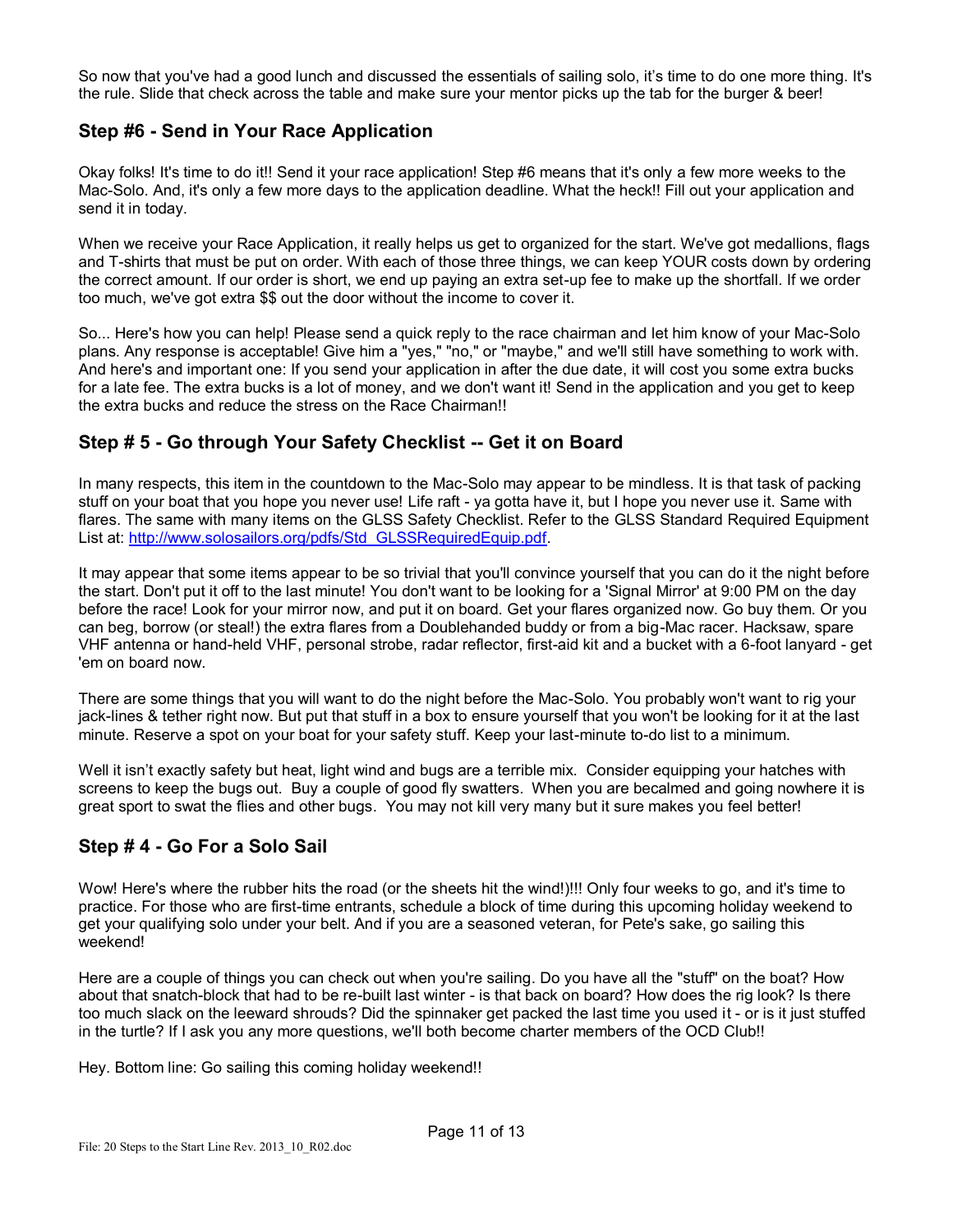# **Step # 3 - Plan Your Food Menu**

This step is an important one for the successful completion of a Mac-Solo. If your plan is to nourish yourself with a bag of potato chips and a box of raisins it is entirely possible that you can finish the Mac-Solo. On the other hand, if your plan is to cook and prepare an elaborate 7-course meal, it is also entirely possible that you can finish the Mac-Solo. The optimum plan rests somewhere between the above two extremes. At our GLSS Spring Safety Seminar, Michael Garcia highlighted the importance of nourishment and hydration. Simply stated, make sure you eat and drink - or to say it another way, keep that internal factory running! The Mac-Solo is not a good time to begin your diet! It's not a good time to try new foods. Look at your current eating habits, and plan your menu to align with that.

If you typically start your day with two cups of coffee, plan to do the same on the water. Follow your routine - no more and no less. Caffeine withdrawal will give you a headache! Too much caffeine will send you into space. Stick with your routine! Do you usually have a bran muffin to jump-start your "morning constitution"? If so, then stick to your schedule. Do what you normally do to keep your system from surprises!

Make sure you hydrate! Drink plenty of water. With the increasing popularity of fleece, you may not notice yourself sweating because of the fleece's wicking characteristics. A good rule of thumb is to "keep your plumbing running" through the day. This sounds gross, but... Watch your urine color, and ensure that it is pale-yellow-to-clear. If it is dark yellow, then hydrate, hydrate, hydrate! Consider water and a sports drink such as Gatorade. Do you stop drinking water a night because it makes you cold? Consider this: Boil a kettle full of water on your stove, and then put the water into a thermos. Now the hot water is readily available to make some instant soup; or simply drink the hot water to keep you warm. If it's readily available, then you'll use it. Stay away from instant coffee to keep you warm. It has the tendency to dehydrate, and the caffeine overdose will begin to work against you.

Set aside an array of healthy foods that are easy to eat AND foods that you especially like. I like to pre-cook about 20 chicken legs and put them in a Tupperware container. This is my major source of protein. I snack on the chicken legs just like they're cookies! I like a hot meal around sunset. I have a tuna noodle casserole-type dinner that I can prepare in a single pot on the stove. It gives me a hefty dose of carbohydrates and gets me warm & full just prior to the night shift. I look forward to a hardboiled egg, an orange & coffee at sunrise. Granola bars are my source of sugar - they settle my sweet tooth a couple times during the day. A zip-loc bag with cauliflower & broccoli and a touch of ranch dip really hits the spot in mid-afternoon.

If you make it a complicated process to nourish yourself, then it will be easy to postpone your nourishment. However, if you select YOUR fun foods (that are healthy) you'll be able to get into an easy routine. You will find that there are no extra prizes to be given at the awards luncheon for those who brag about surviving on a bag of chips & box of raisins! And in the same fashion, there are no penalties if you gain a few pounds during the Solo!

### **Step # 2 - Pack YOUR Stuff for the Mac Solo**

The more recent steps have been a lot of work. There is a lot to do to get the boat ready. But let's face it; we're on the home stretch for the starting line. Even though you might be swamped with last-minute details, be sure to take the time out for YOUR stuff!

You've probably already worked your way through your maintenance list. Your grocery list is getting the finishing touches. We'll ask you to initial each line on the GLSS Safety Equipment Checklist at registration. These details are so important, that you may neglect YOUR list! Here are some suggestions. And a lot of these items are things that I forgot in prior years!

Possibly unique for this year - bring your Passport or some proof of citizenship. The Coast Guard has stated that it's "business as usual" for recreational boating, but it would be prudent to be prepared. Bring some cash! The last time I looked, Mac-I didn't get any less expensive! Credit cards are readily accepted and there is an ATM on the Island. But I can assure you, the cash disappears quickly!

Bring a camera. Bring some comfortable walking shoes suitable for dodging road apples! Bring a towel - that first shower is like a re-birth until you realize that you forgot a towel! Bring a yardstick or tape measure. We will be